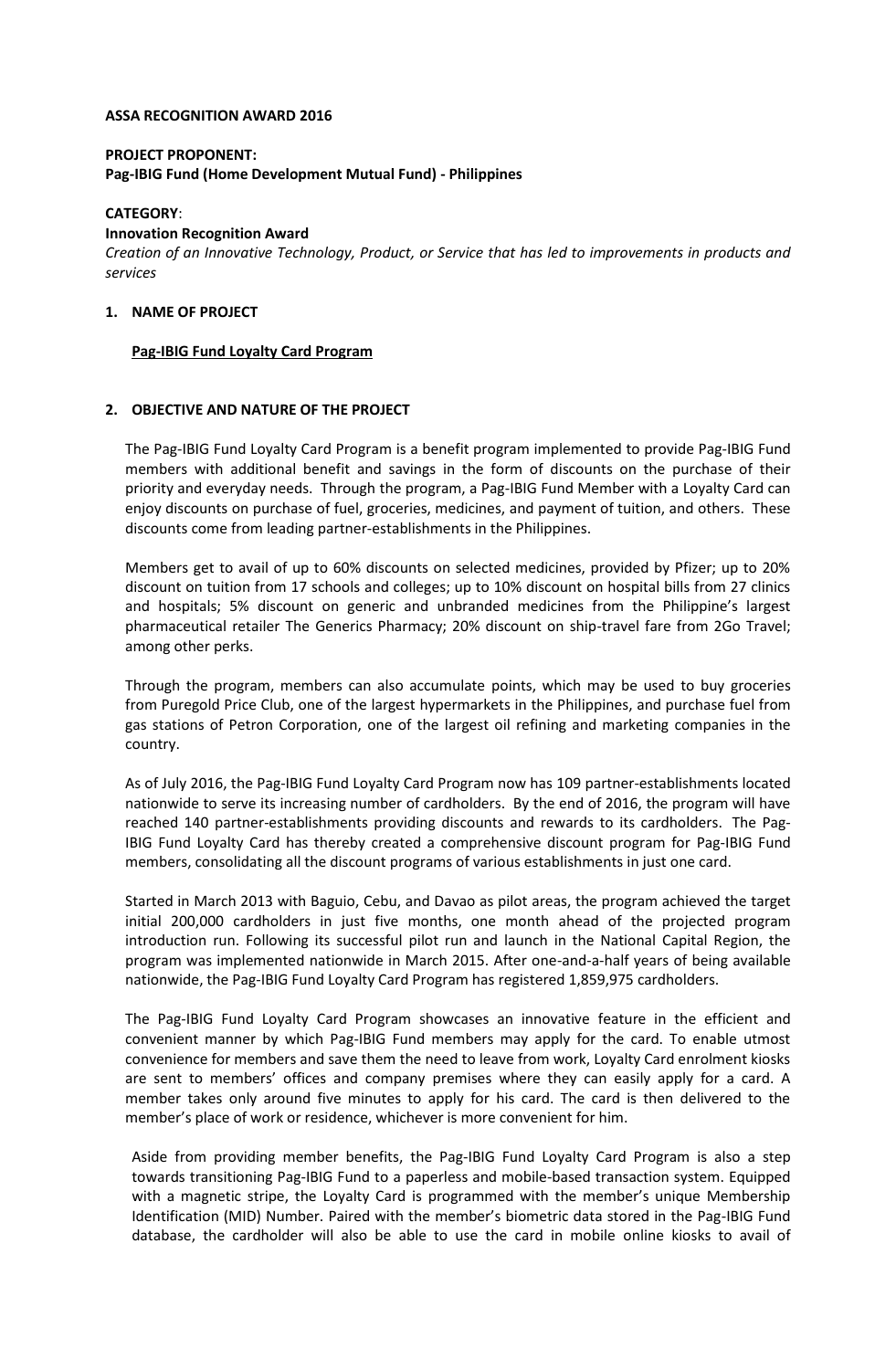provident benefits such as viewing their membership profile and filing for short-term loan applications. When all the security features are in place, the Pag-IBIG Loyalty Card will become a single important tool by which all Pag-IBIG Fund members can enjoy all their member benefits.

## **3. WHY IT SHOULD BE RECOGNISED**

More than just an identification tool, the Pag-IBIG Fund Loyalty Card becomes an important vehicle for the members to avail of additional social security benefits from Pag-IBIG Fund – benefits that may be enjoyed daily and in every aspect of their life. Through discounts on purchases and payments, it gives an additional means for the Pag-IBIG Fund members to save, enabling Pag-IBIG Fund to expand on one of its twin mandates. Pag-IBIG Fund is tasked to provide an effective savings mechanism and affordable housing finance to its members, the Filipino workers worldwide.

Aside from benefitting the Pag-IBIG Fund members with the savings accorded to cardholders, the Loyalty Card Program also provided the institution with a tool to update its member database at no extra cost. During the enrollment process, members are required to update their records and get their Membership Identification (MID) number, in case they do not have this yet.

As of July 2016, a total of P5,629,321.07 (USD119,341, at USD1 to P47.17) in discounts and rewards have been saved by 87,256 Pag-IBIG Fund Loyalty Cardholders on their practical daily purchases such as fuel, medicines, and groceries. Used in 403,340 point-of-sale transactions, the Loyalty Card has become a part of the members' purchasing habit, and a valuable tool towards savings and benefit. Along with other transactions that were manually recorded by partner-establishments, a larger number of Pag-IBIG Fund members have benefitted from the Loyalty Card Program.

In a country where every peso counts, the savings provided by the Pag-IBIG Fund Loyalty Card in the form of discounts have gone a long way in helping Pag-IBIG Fund members in their daily finances. Considering that the minimum daily wage in the National Capital Region is P466 (USD10) and even lower in other regions, the Pag-IBIG Fund Loyalty Card Program has provided a relevant financial assistance to Pag-IBIG Fund members.

*Real-life stories* of benefits gathered from Pag-IBIG Fund Loyalty Card holders are testament to the relevance that the program brought to them:

*Mr. Manolito Frenila*, a government employee from Rizal Province, saved P3,000 (USD64) in hospital bills when his two daughters were hospitalised due to dengue.

*Ms. Jessica Balorio*, a factory worker from Cebu City, saves P240 (USD5) monthly on her post-surgery clinic check-ups – a small amount that sums up to a few thousands on the long term.

Ms. *April Sulasula*, a member from Cagayan De Oro, saves P115 (USD2.50) on inter-island travel fare each time she travels to visit her family.

*Ms. Melly Damaso*, a Human Resource Specialist from Benguet Province, saves P500 (USD10.60) monthly on her maintenance medication.

*Mr. Jonathan Pascual*, a private sector worker from Ilocos Province, saved P5,000 (USD106) on his fuel purchases.

*Mr. Bernice Ferreras*, a supermarket employee from Manila, *Ms. Mary Ann Malinao*, a factory worker, and 28 other cardholders from Davao City have enjoyed a total discount of almost P57,000 (USD1,208) on their tuition, allowing them the opportunity to apply for better job offers afforded for those with higher education.

More than discounts and purchase benefits that the Pag-IBIG Fund members currently enjoy, the Pag-IBIG Fund Loyalty Card will soon be used to allow members to transact securely and easily with Pag-IBIG Fund whenever they avail of the social security benefits, particularly short-term loans, which